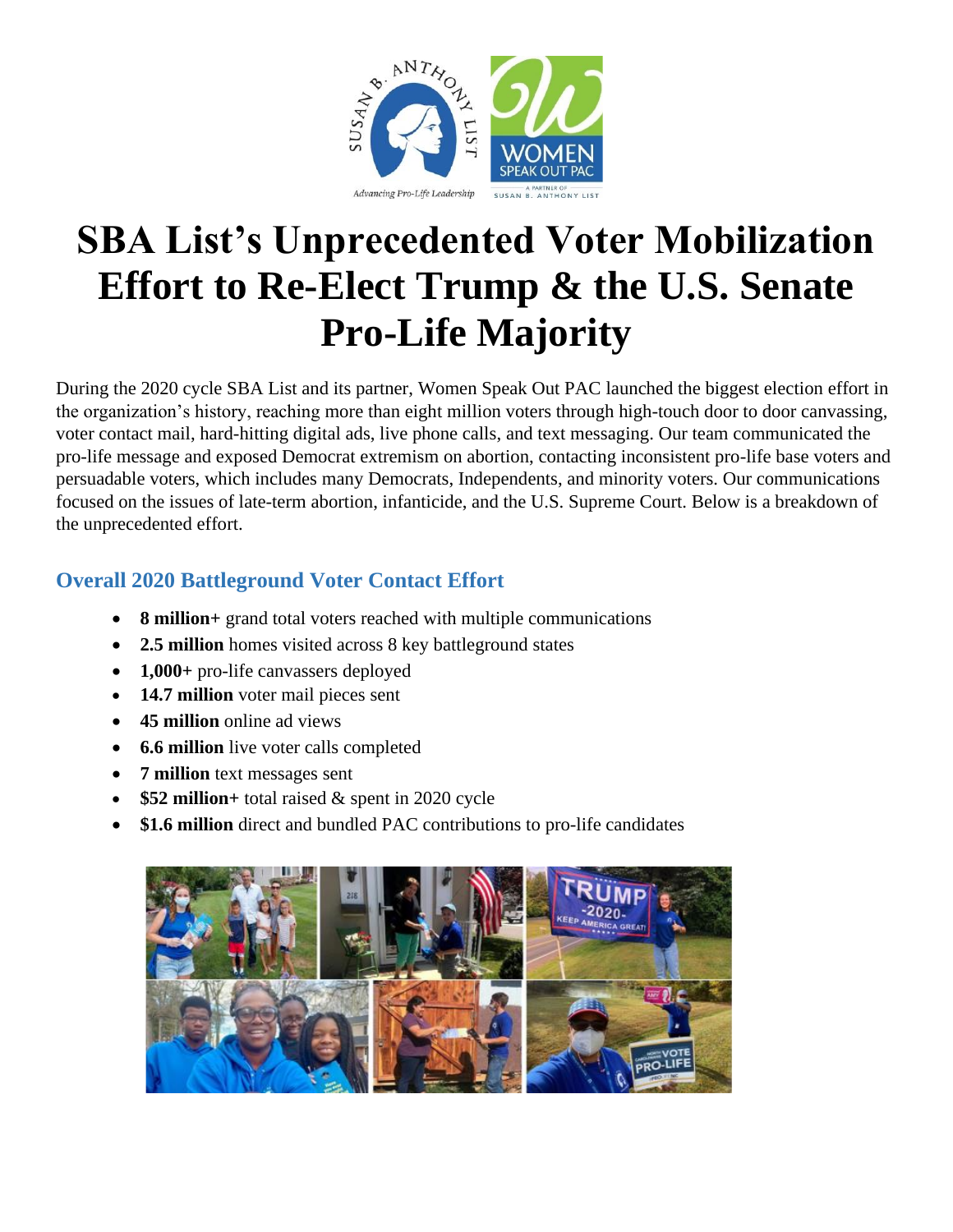### **State-by-State Battleground Efforts**

#### **Arizona – Re-Elect Sen. Martha McSally & President Trump**

- **900,000** targeted voters reached in state
- **578,525** visits to voters by canvassers
- **178** pro-life canvassers deployed
- **1.3 million** voter mail pieces sent
- **4 million+** digital ad views
- **620,808** live voter calls made
- **492,135** texts sent

#### **Florida – Re-Elect President Trump**

- **1.7 million** targeted voters reached in state
- **736,910** visits to voters by canvassers
- **212** pro-life canvassers deployed
- **2.2 million** voter mail pieces sent
- **4.8 million** digital ad views
- **1 million**+ live voter calls completed
- **901,169** texts sent

#### **Iowa – Re-Elect Sen. Joni Ernst & President Trump**

- **251,000** targeted voters reached in state
- **338,000** voter mail pieces sent
- **1.6 million** digital ad views
- **171,000** live voter calls completed
- **353,000** texts sent

#### **Michigan – Elect Senate Candidate John James & Re-Elect President Trump**

- **1 million** targeted voters reached in state
- **175,505** visits to voters by canvassers
- **78** pro-life canvassers deployed
- **1.5 million** voter mail pieces sent
- **4.4 million** digital ad views
- **695,908** live voter calls completed
- **487,285** texts sent

#### **Montana – Re-Elect Sen. Steve Daines & President Trump, and Elect Gubernatorial Candidate Greg Gianforte**

- **120,000** targeted voters reached in state
- **78,222** visits to voters by canvassers
- **47** pro-life canvassers deployed
- **198,904** voter mail pieces sent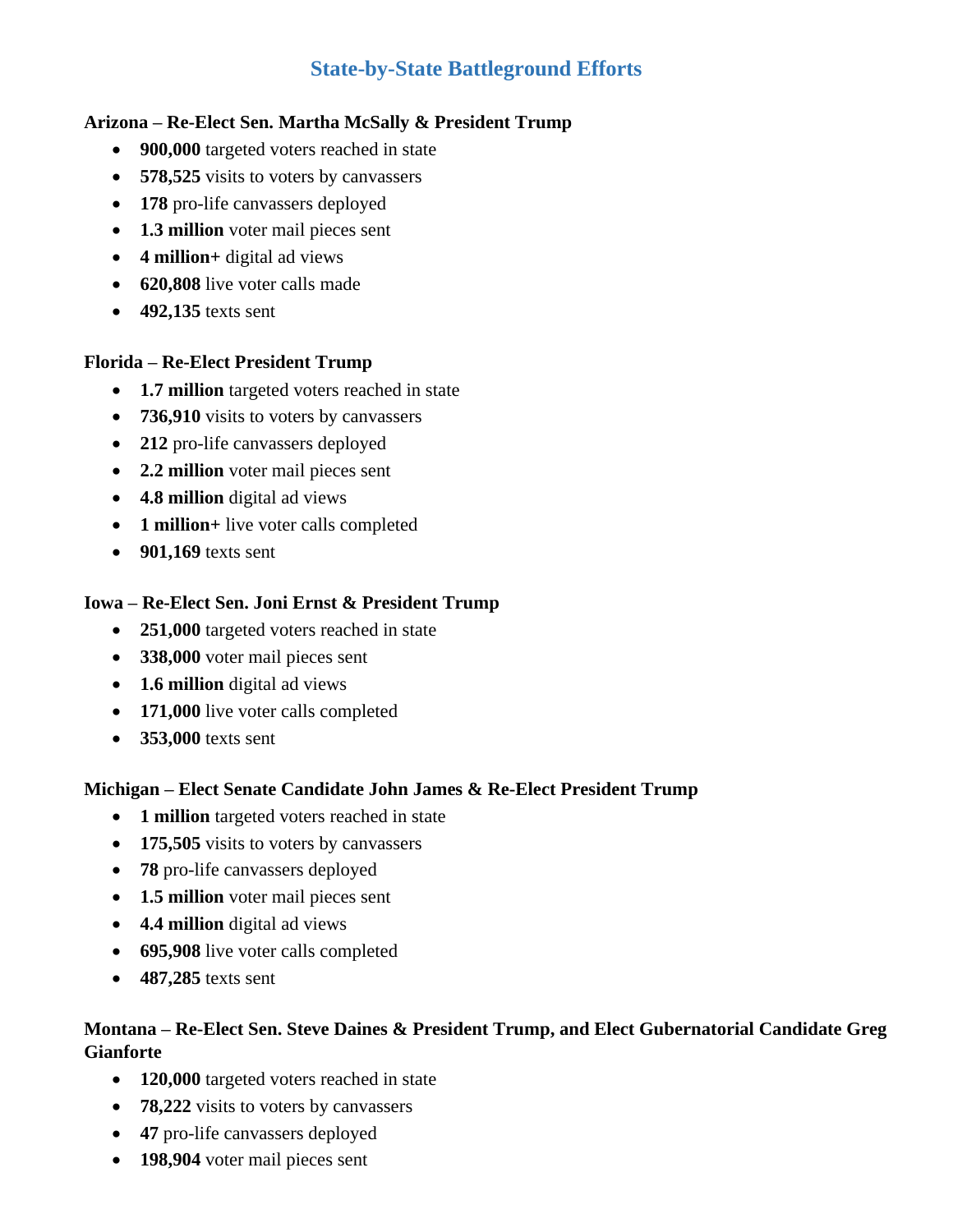- **654,029** digital ad views
- **89,357** live voter calls completed
- **65,432** texts sent

#### **North Carolina – Re-Elect Sen. Thom Tillis & President Trump, and Elect Gubernatorial Candidate Dan Forest**

- **1.2 million** targeted voters reached in state
- **405,277** visits to voters by canvassers
- **167** pro-life canvassers deployed
- **1.9 million** voter mail pieces sent
- **5.8 million** digital ad views
- **877,381** live voter calls
- **652,371** texts sent

#### **Pennsylvania – Re-Elect President Trump**

- **1.1 million** targeted voters reached in state
- **116,246** visits to voters by canvassers
- **88** pro-life canvassers deployed
- **1.8 million** voter mail pieces sent
- **3.7 million** digital ad views
- **1.3 million** live voter calls completed
- **957,404** texts sent

#### **South Carolina – Re-Elect Sen. Lindsey Graham & President Trump**

- **500,000** targeted voters reached in state
- **664,000** voter mail pieces sent
- **1.6 million** digital ad views
- **171,000** live voter calls completed
- **353,000** texts sent

#### **Wisconsin – Re-Elect President Trump**

- **500,000** targeted voters reached in state
- **55,267** visits to voters by canvassers
- **66** pro-life canvassers deployed
- **844,350** voter mail pieces sent
- **2.2 million** digital ad views
- **374,897** live voter calls completed
- **274,633** texts sent